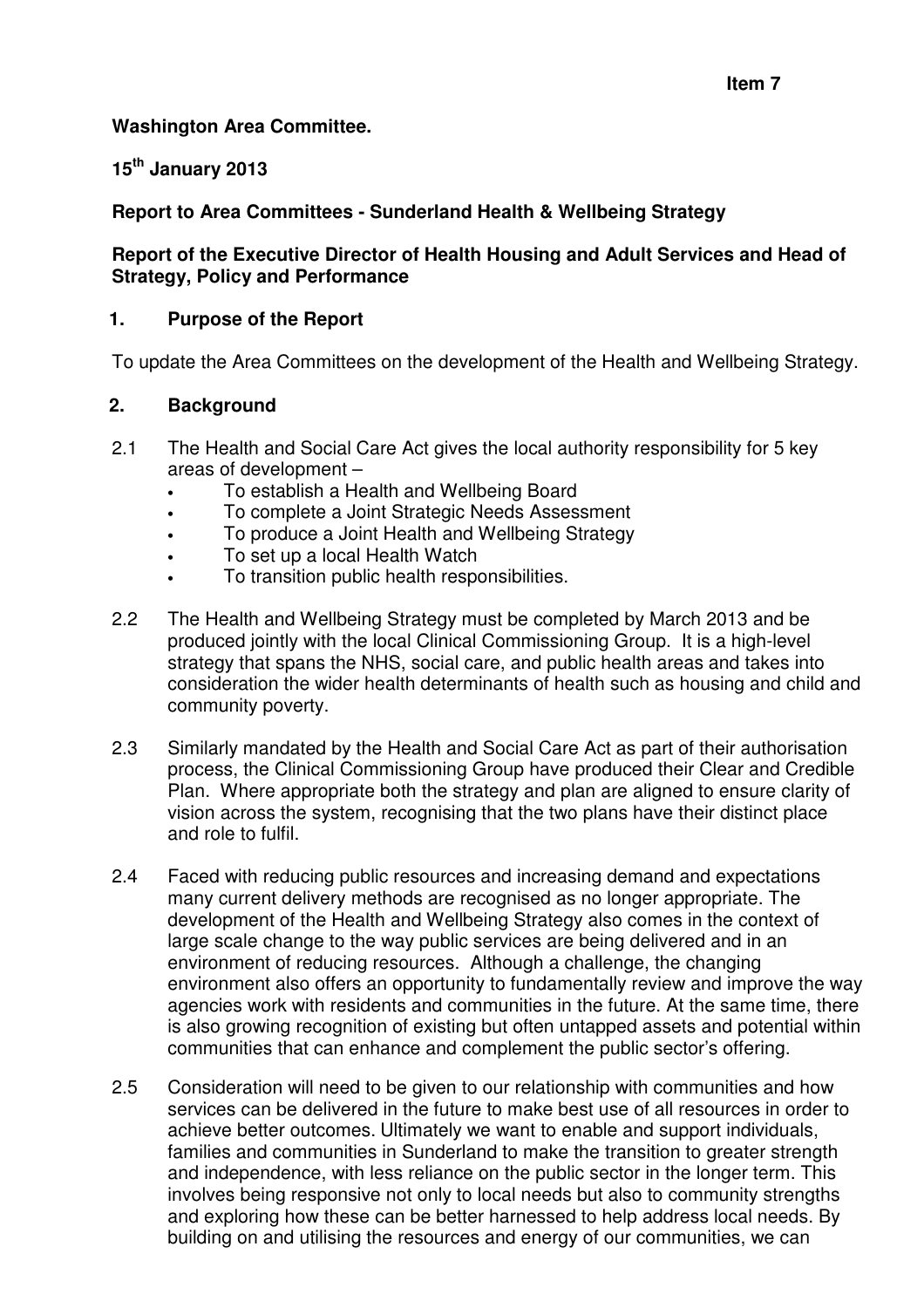support people to take greater control of their lives and enable outcomes that matter to them, their families and communities.

#### **3. Current Situation**

- 3.1 In order to meet the challenges outlined above, the Health and Wellbeing Strategy has been developed to take a whole systems and an assets based approach to the improvement of health and wellbeing in Sunderland. The Strategic Objectives that have been set in the strategy are ambitious and challenging and to achieve them will require a considerable change in the way that services are developed, delivered and specifically how we engage with our communities to empower them to take control over the decisions affecting their health and wellbeing.
- 3.2 This strategy sits alongside other strategic approaches within the City including the Community Leadership programme, the Community Resilience Plan and the strengthening families approach.
- 3.3 The broad process for developing the strategy is highlighted in Figure 1 below:



**Figure 1** 

- 3.4 A working group has been established to oversee the drafting and editing of the strategy. Membership is open to interested parties and currently includes representatives from the local authority, PCT, Clinical Commissioning Group, acute and foundations trusts and Sunderland University. It is chaired by the local authority's Executive Director for Health Housing and Adult Services.
- 3.5 The Health and Wellbeing Board is committed to broadly engaging a wide range of partners in the development of the Health and Wellbeing Strategy and as such has developed a full engagement and consultation programme. Each element of the process was the focus of an open engagement event held bi-monthly throughout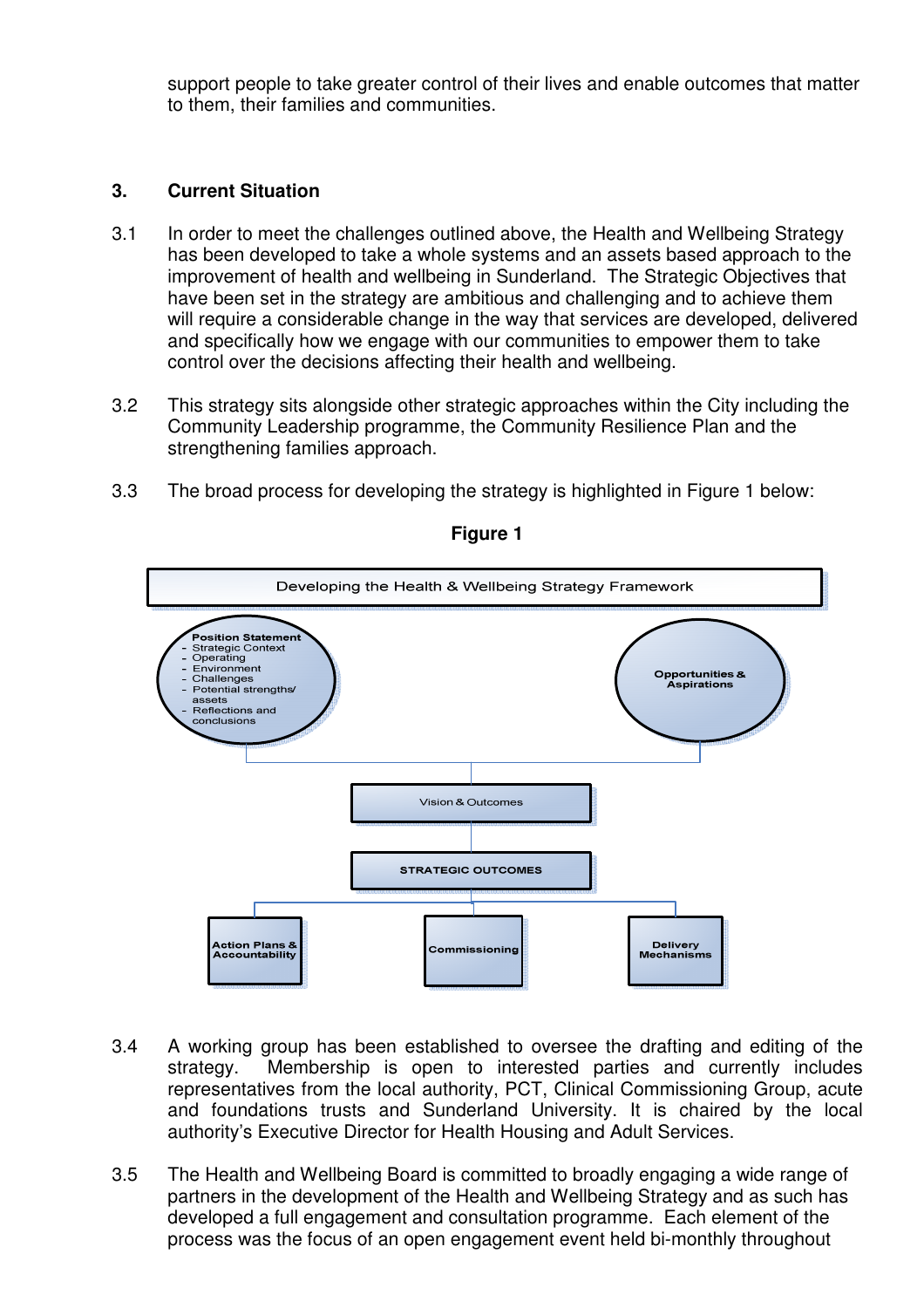2012. Attendance at each event ranged from 45 – 95 participants from residents, local support groups, elected members, health practitioners, GPs and public and health sector staff.

- 3.6 The Strategy (attached as Appendix 1) aims to describe the three main components of an assets based approach to health and wellbeing namely:
	- **Design Principles** those ways of working which must underpin all commissioning decisions and ultimately ways of working for which the Board holds responsibility – including consideration of the Clinical Commissioning Group's commissioning plans
	- **Assets** the core assets which can be built upon in Sunderland to impact on the health and wellbeing of residents
	- **Strategic Objectives** the ultimate goals of the strategy which will focus the development of high level actions and commissioning plans that will follow.

#### **4. Partner Approval**

4.1 To develop the broad acceptance of the strategy further into formal approval, the headline strategy (Appendix 1) is being taken to the Boards and management organisations of partners throughout the whole health and social care system including the members of the Children's Trust, Adults Partnership Board and Sunderland Partnership. This is to ensure that there is high level support and understanding for the strategy throughout the system; this will encourage the transition from strategic planning into delivery and performance management.

#### **5. Forward Plan**

To take forward the initial strategy, there are four further stages that need to be completed:

5.1. Developing the Strategic Objectives into Actions

Taken from the membership of the Health and Wellbeing Strategy sub group, lead officers have been allocated to each of the Strategic Objectives. With support from the Council's Strategy, Policy & Performance Management service, they have been responsible for bringing together partners to shape activity which will achieve the Strategic Objectives and highlight how we will know that these objectives have been achieved.

5.2. Consulting on the strategy and actions

As the strategy has been developed through a year long process of open engagement events including representatives from the voluntary and community sectors, providers and public sector officers and members, it is evident that there is a broad understanding and acceptance of the content of the strategy. As such it is not proposed that the final draft strategy be open for the 3 month consultation window that is recommended through the Sunderland Compact.

It is, however, important that a more inclusive range of partners are given the opportunity to comment on the strategy. Therefore a further engagement event and a programme of engagement sessions with different groups was held in December – including, but not limited to, the Sunderland Partnership equality forums, the Children's Trust Young People Advisory Network, and GP patient participation groups.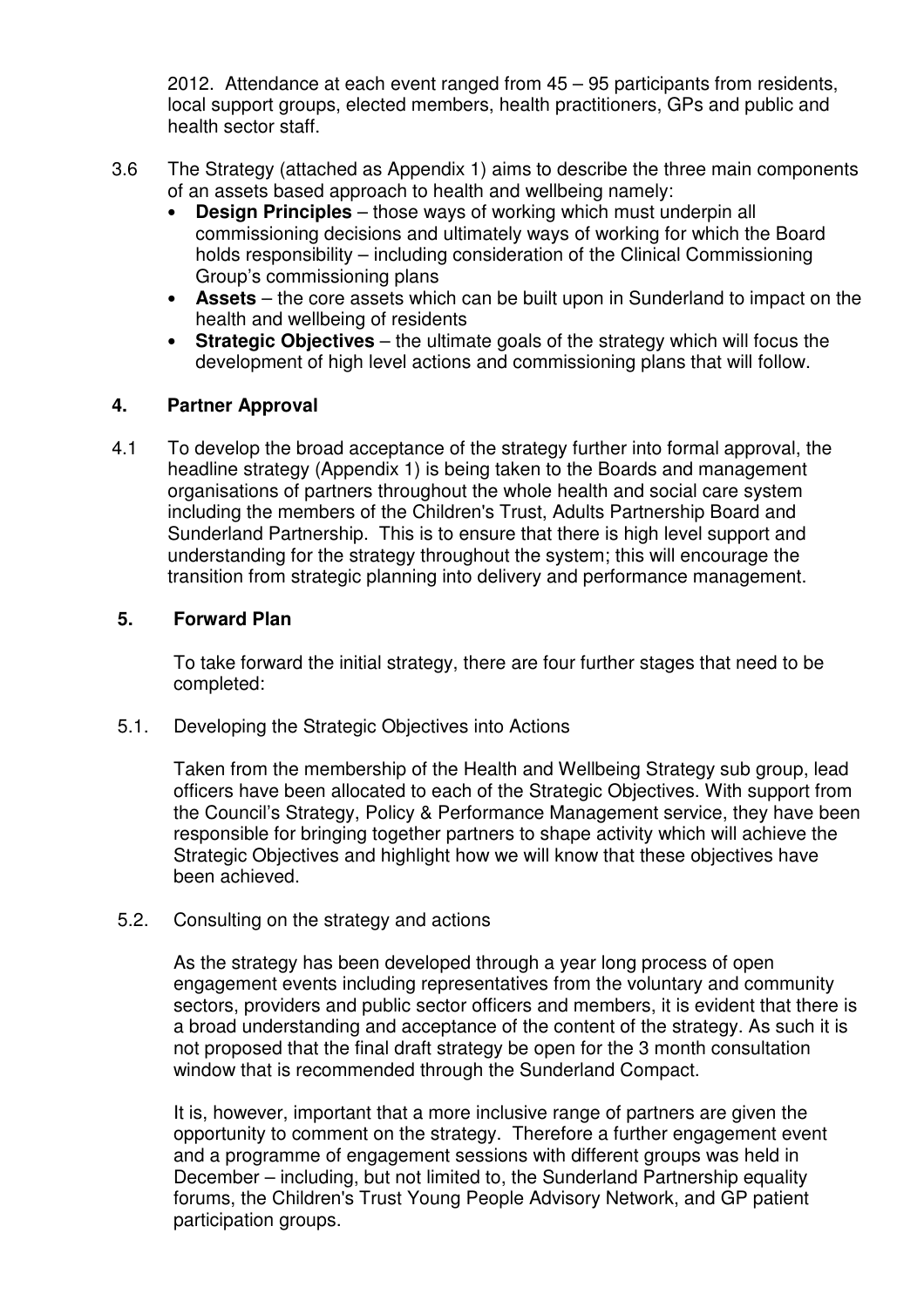#### 5.3. Formal approval

Following the consultation process detailed above, the Strategy needs to be formally approved by the end of March 2013. As the Health and Wellbeing Board at this stage will not be a formal committee of the Council, the Board will need to ratify the Strategy and Action Plan before it is taken to Council Cabinet for formal approval. It is proposed that that the Health and Wellbeing Board on the 25<sup>th</sup> January 2013 receives the final draft strategy and action plan and subject to approval this is taken to Cabinet on the 13th February 2013. This will bring the Strategy to the  $17<sup>th</sup>$  January Scrutiny Committee for discussion. It is also anticipated that the Strategy will be taken to the Board of the Clinical Commissioning Group for approval.

### 5.4. Ongoing Ownership

Each of the strategies Strategic Objectives have also been allocated 2 sponsors – these are senior representatives, one of whom is a Health and Wellbeing Board member and including Cabinet level elected members. Their role, with the support of the lead officer is to lead the delivery of the objective through appropriate partnership working. It is also the role of the sponsor to report to the Health and Wellbeing Board for the achievement of progress against their Strategic Objective.

#### **6. Recommendations**

The Committee is recommended to:

- Approve the headline strategy as attached in Appendix 1
- Note the approval process and timescales.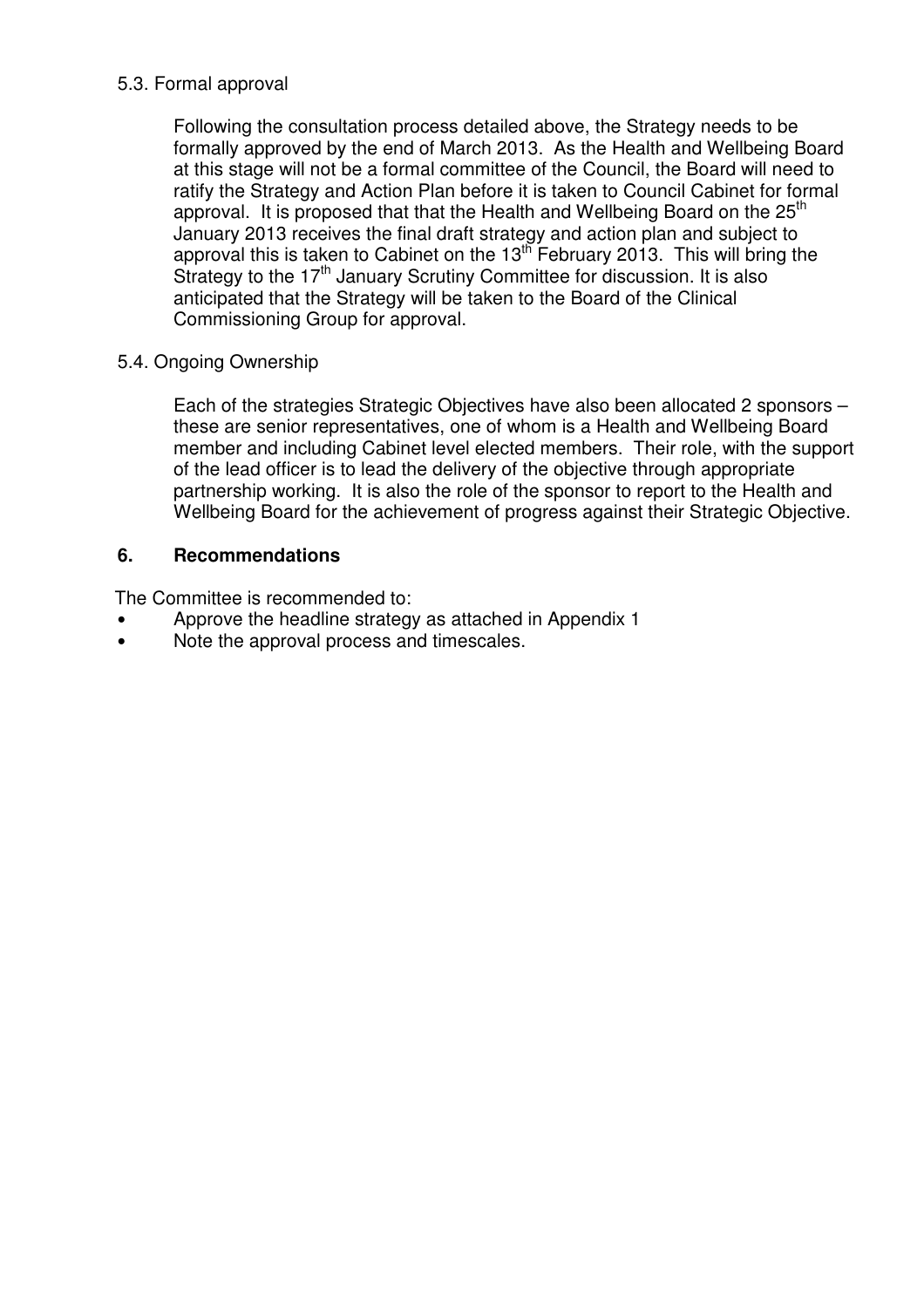# **Appendix 1**

# **SUNDERLAND'S JOINT HEALTH AND WELLBEING STRATEGY**

# **VISION**

The vision for is to have the:

# **Best Possible Health and Wellbeing for Sunderland**

# **….by which we mean a City where everyone is as healthy as they can be, people live longer, enjoy a good standard of wellbeing and we see a reduction in health inequalities**.

Faced with reducing public resources and increasing demand and expectations many current ways of delivering services are recognised as no longer appropriate. Large scale changes to the way public services are being delivered are well under way. Although challenging, the changing environment offers an opportunity to fundamentally review and improve the way agencies will work with residents and communities in the future. There is also growing recognition of existing but often untapped assets and potential within communities that can enhance and complement the public sector's offering.

Consideration will need to be given to relationships between agencies and the communities they serve and how services can be delivered in the future to make best use of all resources in order to achieve better health and wellbeing outcomes. Ultimately we want to enable and support individuals, families and communities in Sunderland to enjoy much better health and wellbeing, with less reliance on the public sector in the longer term. This involves being responsive not only to local needs but also to community strengths and exploring how these can be better harnessed to help address local needs. By building on and utilising the resources and energy of our communities, we can support people to take greater control of their lives to bring about better health and wellbeing outcomes that matter to them, their families and communities.

The Health and Wellbeing Strategy, Community Resilience Plan and the Strengthening Families approach are together aiming to achieve the transition to a new way of working and at the same time achieve improved outcomes for the people of Sunderland.

# **DESIGN PRINCIPLES**

We have established a set of design principles that will underpin our new approach to health and wellbeing and upon which action planning and ultimately commissioning throughout the health and social care system will be built. These design principles are:

#### • **Strengthening community assets**

Empowering individuals, families and communities, increasing their capacity and involving them in co-producing services. This will enable residents to mobilise and build on existing community strengths and potential to help them address their own, their family's and their community's needs. This asset-based approach does not ignore needs – instead, it distinguishes between those needs that can best be met by families and friends, those best met by communities working in partnership with public services, and those that can only be met by public sector providers.

#### • **Prevention**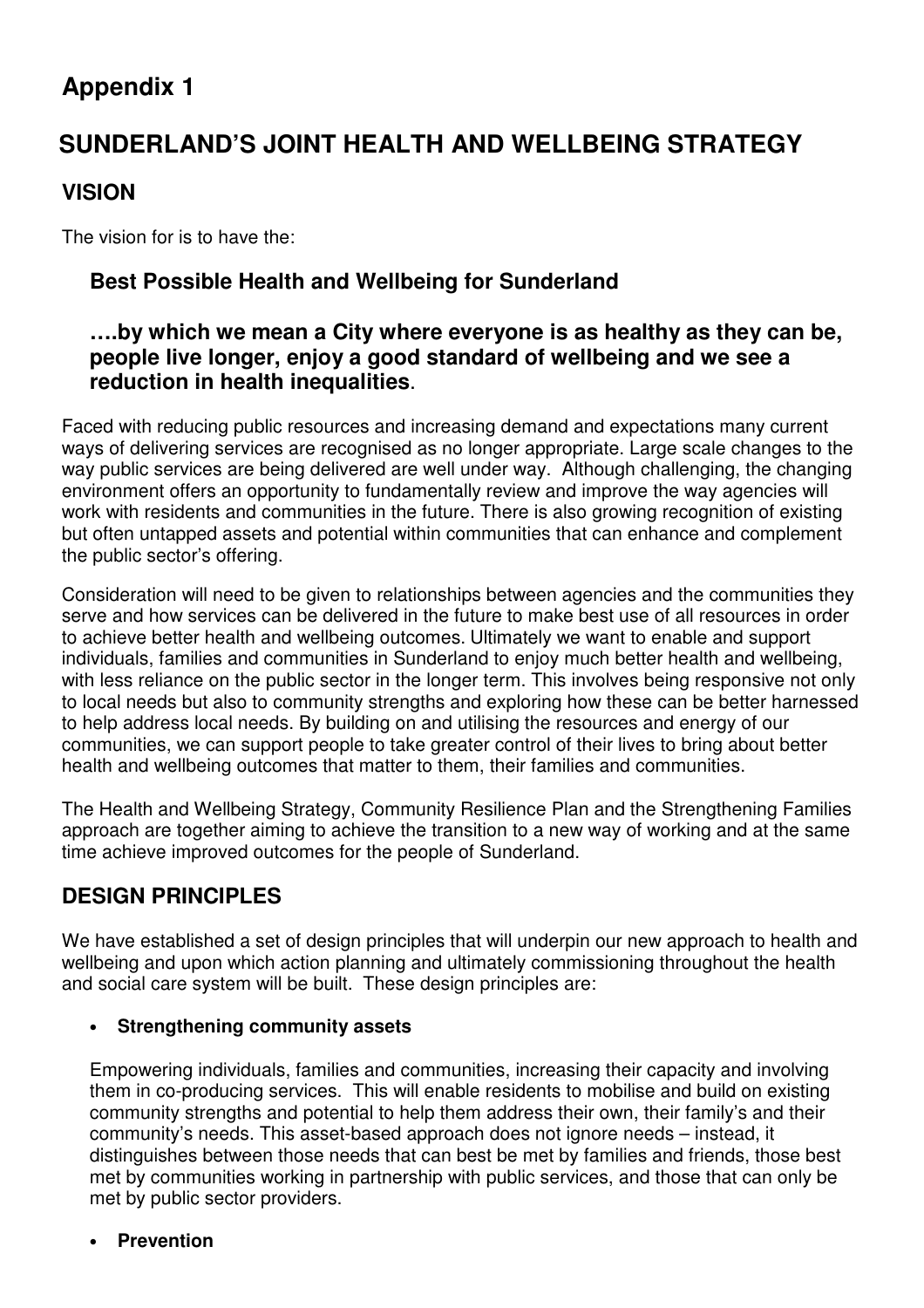Using local intelligence and experience to identify risks to health and wellbeing effectively and to work within communities to prevent people developing problems

#### • **Early intervention – actively seeking to identify and tackle issues before they get worse**

We know that early intervention with children, young people and adults can reduce more complex health issues in the longer term. Identifying and tackling issues at an early stage can prevent them escalating into more problematic and complex needs.

#### • **Equity – providing access to excellent services dependent on need and preferences, that are also based on evaluated models and quality standards**

The conditions in which people are born, grow, live, work and age are responsible for the (avoidable) differences in peoples health. Equity in health means everyone being able to achieve their full health potential regardless of their personal circumstances. To achieve this there needs to be fair distribution of resources and opportunities for health as well as fairness in the support offered to people when they are ill.

Health inequalities exist within Sunderland itself, and between Sunderland and England. These health inequalities are often related to obesity, alcohol related diseases and smoking rates. We know that we have particular communities where these health inequalities are most evident and we need to address this.

#### • **Promoting independence and self care – enabling individuals to make effective choices for themselves and their families**

The increasing emphasis on personalisation of services and of individual health and care budgets means that we must focus on creating alternative types of services that can be sustained within the community. We will continue to support our most vulnerable individuals, families and communities. Wherever possible and appropriate, our interventions will enable and re-able people to function effectively without the need for recurring agency support.

#### • **Joint Working – shaping and managing cost effective interventions through integrated services**

Working together to make best use of our strengths and assets so that we can provide flexible and tailored services that respond to local conditions and focus on what matters to residents to achieve more for our communities.

#### • **Address the factors that have a wider impact on health – education, housing, employment, environment, and address these proportionately across the social gradient**

Differences in people's health result from differences in the opportunities that people are able to take advantage of during their lives. Action on the wider impacts of health requires action across all the social determinants of health. A government commissioned independent review of health inequalities identified a number of social determinants which increase inequalities in life expectancy across the life course. The review identifies six key objectives to reduce health inequalities caused by these determinants. These are:

- Give every child the best start in life
- Enable all children, young people and adults to maximize their capabilities and have control over their lives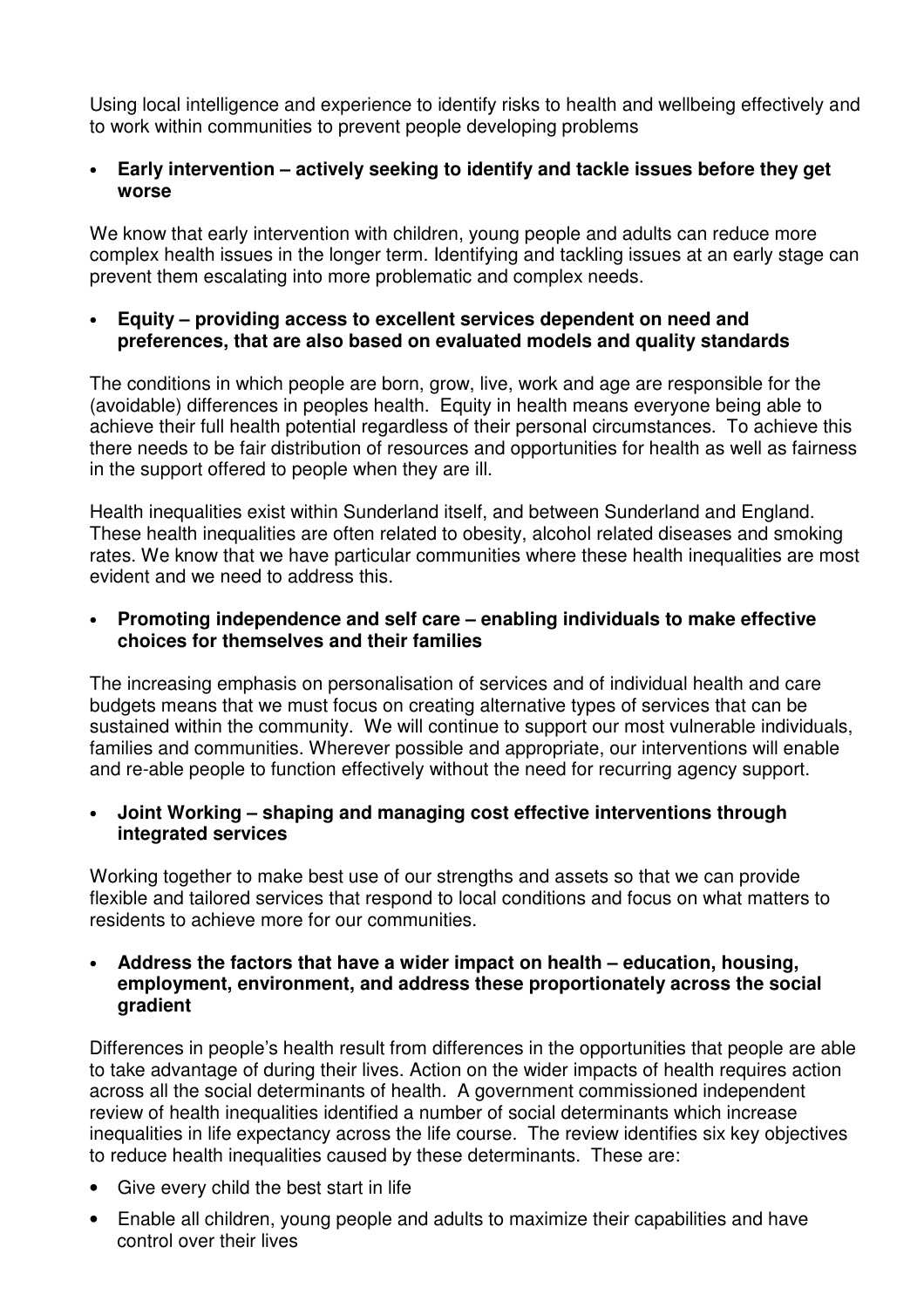- Create fair employment and good work for all
- Ensure healthy standard of living for all
- Ill health prevention
- Create and develop healthy and sustainable places and communities.

To see a sustainable improvement in life expectancy for all of the population, including a reduction in inequalities, the wider determinants of health need to be addressed – this includes a major focus on achieving the best start in life to break the cycle of health inequalities.

#### • **Lifecourse – ensuring appropriate action throughout an individual's life with a focus on early years and families**

Intervention and support should be available throughout our lives, recognising that triggers for crisis can occur at different points in people's lives (particularly at key transition points). It is important that we set in place the foundations in early years and encourage families to play a strong role in developing their own resilience.

# **ASSETS**

There are community and individual assets that we share and that need to be developed, nurtured and supported including:

- the practical skills, capacity and knowledge of local residents
- the passions and interests of local residents that give them energy for change
- the networks and connections  $-$  known as 'social capital'  $-$  in a community, including friendships and neighbourliness
- the effectiveness of local community and voluntary associations
- the resources of public, private and third sector organisations that are available to support a community.

There are interdependencies between these and a number of strategic assets which come together to make Sunderland unique – these should be built on where they exist and be improved and developed where they are weaker or missing. These are:

# • **Strong and stable family and community relationships**

Sunderland is characterised by low movement of people – families and communities are relatively stable and as such there is potential to use local informal support networks to promote healthier choices and healthy lifestyles

# • **The coast and countryside and a passion for sport and activity**

Sunderland has an attractive coast and easy-to-reach countryside and urban green spaces that provide opportunities for promoting an active lifestyle. The city's passion for sport and exercise should be nurtured and developed to ensure broader involvement with more wide reaching health impacts.

• **Potential for Sunderland's employers to offer swift access to a large proportion of the workforce and understanding of different communities** 

The economy in Sunderland is characterised by a small number of large employers employing the majority of the workforce. By developing relationships with these employers we can tap into their understanding of the communities in which they operate and the people they employ to promote healthy workplaces and healthy lifestyles.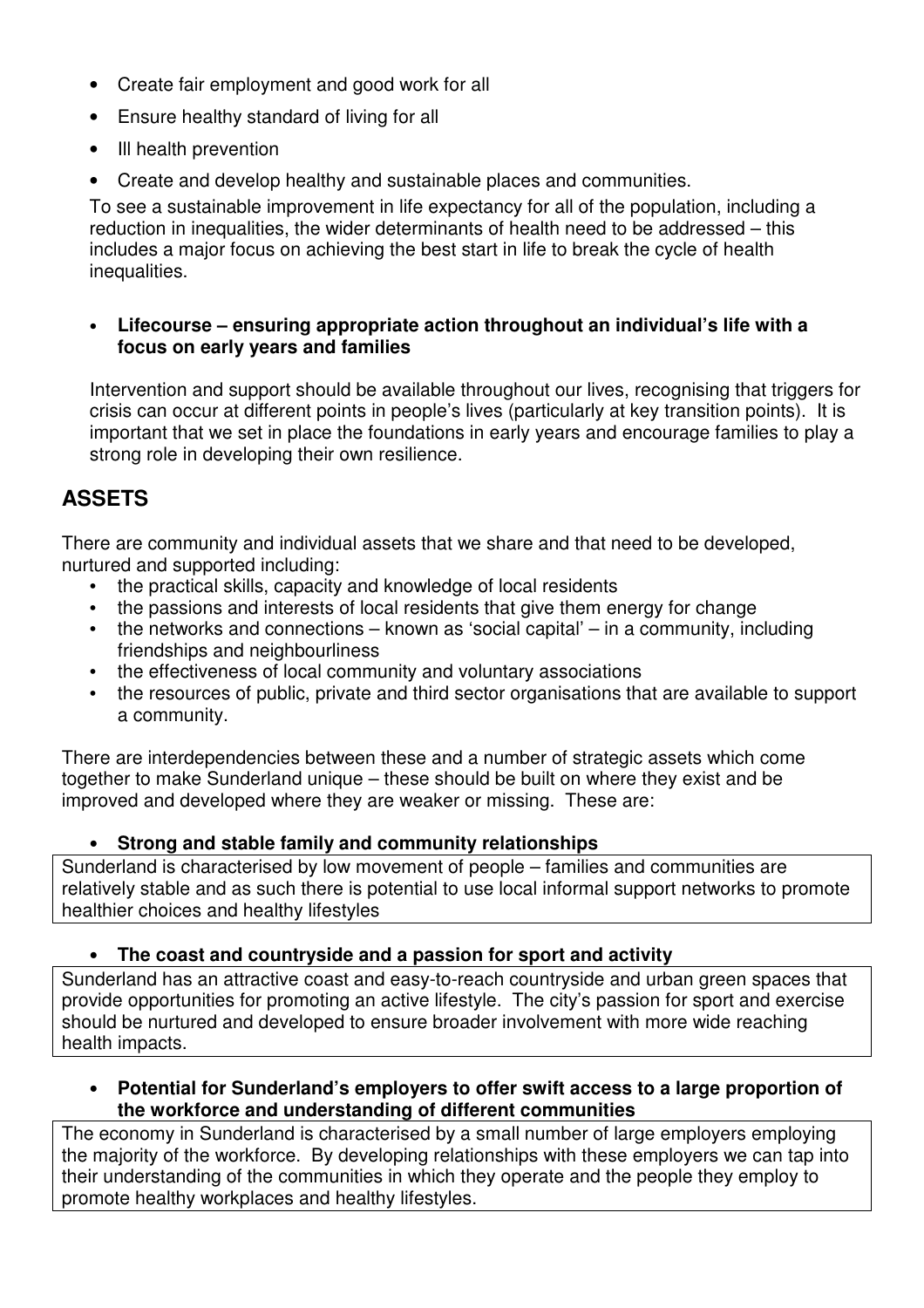#### • **A vast number of contacts with residents through daily provision of a wide range of services**

Sunderland's many organisations and support groups are in touch with residents across the whole range of service delivery. Hard-wiring health improvement into these day-to-day contacts will reinforce and bring support to those people who need it so that every contact is a health contact.

# • **At the leading edge of putting new technology to work in the public interest**

Sunderland is at the leading edge of using new technologies and making sure that the whole city can make best use of this resource. There exists great potential to use new technologies to enable people to take more control over their own health and wellbeing through technological solutions and by improving information sharing.

#### • **A huge variety of local organisations, partnerships and networks with a strong track record of effective delivery**

We are starting from a strong position whereby there has been a long history of joint working to deliver real changes. We will build on this to ensure that the achievement of better health outcomes involves individuals, communities and providers..

The following Strategic Objectives describe how we will achieve our vision for health and wellbeing. Detailed action plans will be developed for each. Each strategic objective utilises one or more of the assets and applies all of the design principles.

# **STRATEGIC OBJECTIVES**

- **1. Promoting understanding between communities and organisations** 
	- **Communities being able to understand what they can expect of service providers and what other organisations can offer**
	- **Making best use of local intelligence to identify emerging risks to health and wellbeing**
	- **Harnessing individuals, communities and service providers views to inform and challenge provision**
	- **Understanding the strengths and diversity of our communities and reflecting this in our commissioning**

If the health of local people is to improve then we must all pull together and play our part. Relationships between agencies and local people, including patients and service users, need to be much more dynamic and enable local people to have a much greater influence on which services are provided, as well as how and when they are provided. Equally, individuals and communities need to develop an understanding of the strengths that they have and can draw upon collectively, enabling them to take control of their own health.

If we do these things then we will all have a much better understanding of our own health needs and how best we can address these, either through our own endeavours or with the help of others if we need it. This will give us confidence in ourselves and in the services that we rely upon in times of need.

**2. Ensuring that children and young people have the best start in life**  • **Encouraging parents and carers of children to access early years opportunities**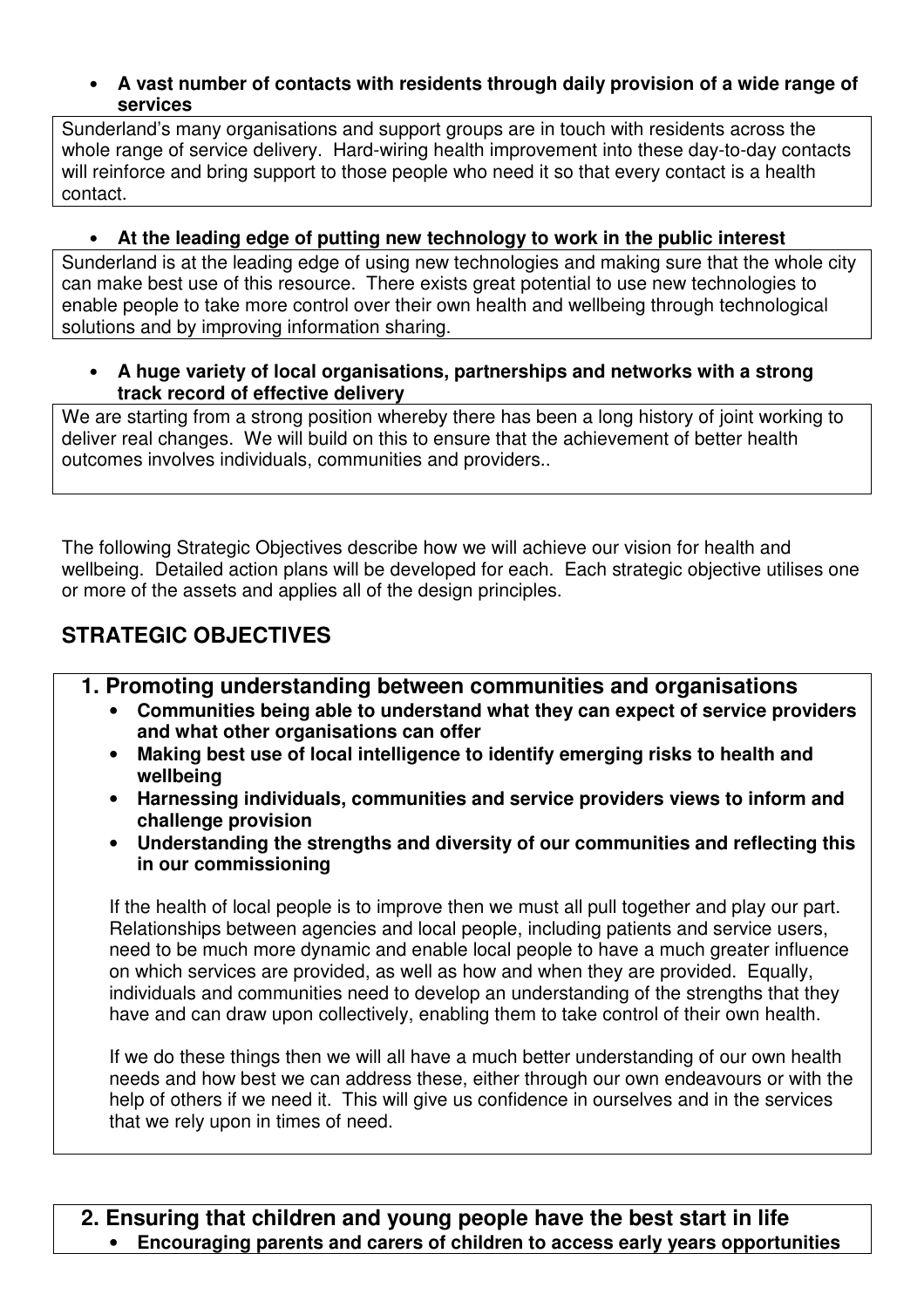#### • **Supporting children and families throughout the whole of a child's journey, including the transition into adulthood**

Many of us understand and acknowledge the influence (directly and indirectly) that families and schools have on the development and life chances of children and young people. These two important factors can have a huge impact upon the health, education and future employment opportunities of a child or young person.

To ensure a positive future for our children and young people there needs to be effective joint working across agencies to encourage individuals and families to achieve their full potential by addressing their physical and emotional health issues. Schools in particular are in a position where they are able to support the physical and emotional development of their pupils and their immediate family.

### **3. Supporting and motivating everyone to take responsibility for their health and that of others**

- **Encouraging people to take the first steps towards healthy lifestyles**
- **Making healthy lifestyle choices easy**
- **Promoting and sustaining interest in healthy lifestyle options**
- **Raising self-esteem, confidence and emotional health and wellbeing**

The most powerful influences upon how we behave come from our family and friends. They shape our knowledge, perspectives, experiences and preferences and as a consequence can either encourage or discourage us to lead a healthy lifestyle. It is important that we realise this affect on ourselves as well as the effect we can have on those around us. However there are also a range of options open to agencies that can help to make a healthy lifestyle an easy option, for example this can be through health education, provision within schools, mentoring programmes, as well as providing easy access to the city's natural assets such as open and green spaces. Our agencies also need to consider how they can encourage and sustain people's interest in a healthy lifestyle through local and national events, cultural activities, and through Sunderland's major employers.

# **4. Supporting everyone to contribute**

- **Work together to get people fit for work**
- **Understanding the health barriers to employment and training, and supporting people to overcome them**
- **Actively working with local businesses to ensure a healthy workforce**
- **Supporting those who don't work to contribute in other ways**

Those of us that find ourselves unemployed will realise already the detrimental affect this can have on our health, indeed it is known that poorer health can be found amongst those who are unemployed for longest. The effects of poor health can be divided into the shortterm (resulting from the immediate impact of unemployment) and the long-term more complex health impacts that can develop. The potential health and wellbeing impacts of unemployment are:

- Distress, anxiety and depression that may also impact upon other family members
- Worsening health behaviours in the form of increased smoking, increased alcohol consumption and a decrease in exercise.
- Financial problems that can reduce living standards, increase the likelihood of social isolation and lower self-esteem.